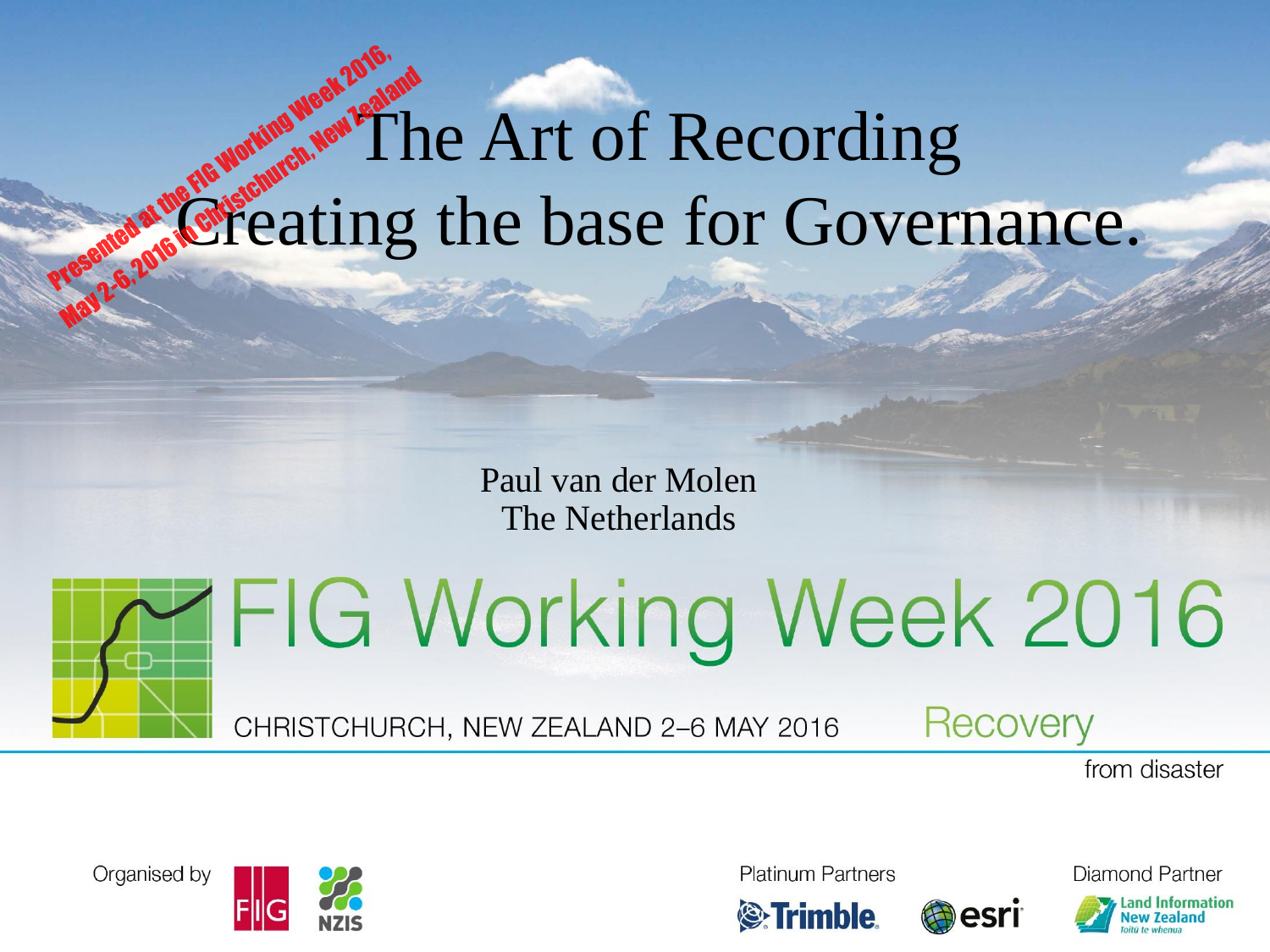## **The logical argument in the paper.**

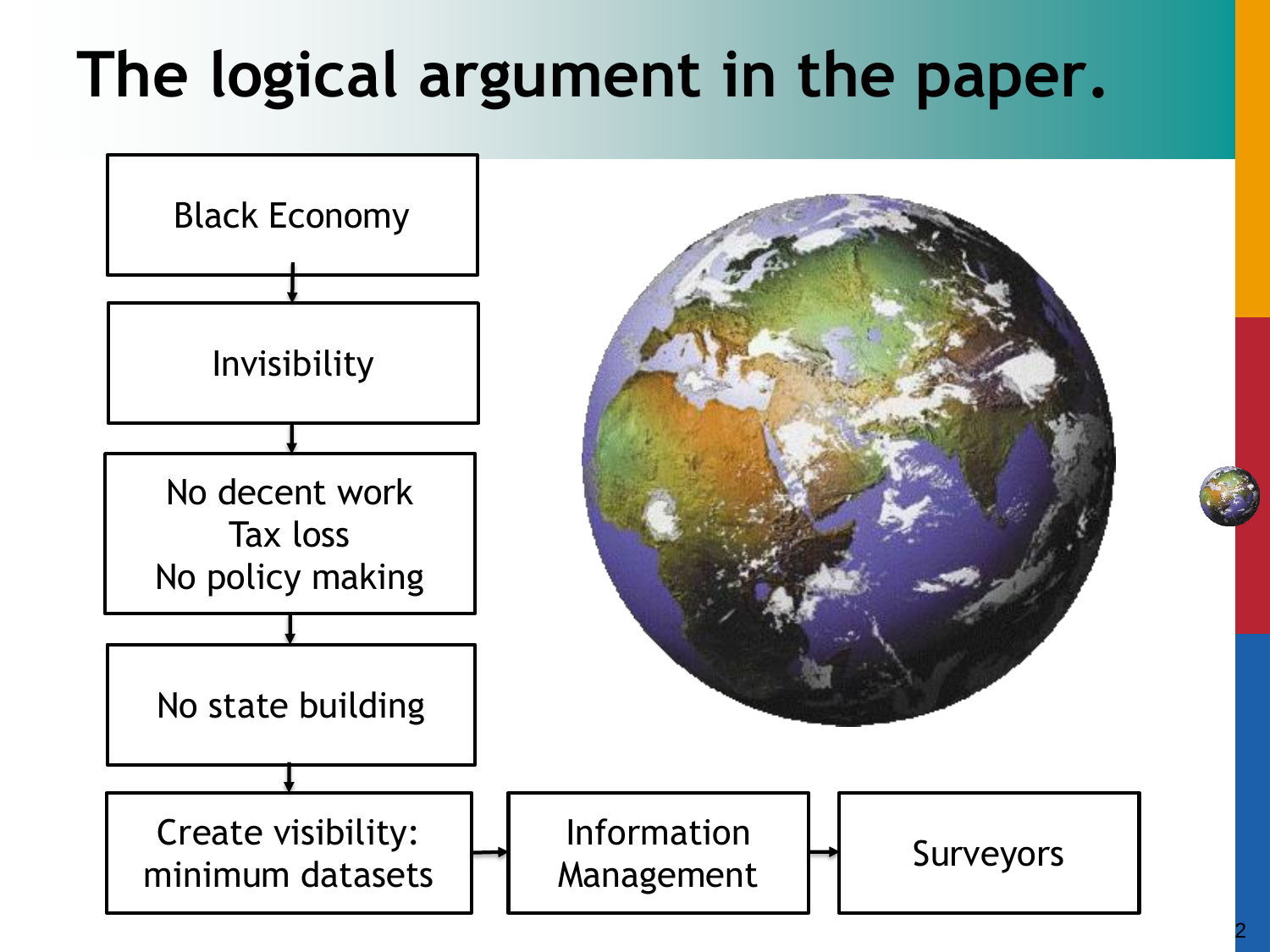### **The size of the black economy**

| $%$ GDP | <b>OECD</b> | <b>ASIA</b>    | <b>AFRICA</b> | <b>ASIA</b>     | COMMU-      | <b>PACIFIC</b> | TRANSI-     |
|---------|-------------|----------------|---------------|-----------------|-------------|----------------|-------------|
|         |             |                |               |                 | <b>NIST</b> |                | <b>TION</b> |
| Most    | Greece      | <b>Bolivia</b> | Zimbabwe      | <b>Thailand</b> | Lao DPR     | Tonga          | Georgia     |
|         | 26.3%       | 67.2%          | 64.6%         | 53.6%           | 33.2%       | 35.8%          | 66.4%       |
| Least   | <b>USA</b>  | Costa Rica     | Namibia       | Singapore       | Vietnam     | Marshall       | Slovak Rep  |
|         | 7.9%        | 26.3%          | 32.4%         | 12.6%           | 16%         | Isl 27.9%      | 18.2%       |
| Average | 14.8%       | 42.2%          | 42.8%         | 29.8%           | 22.8%       | 32.1%          | 38.8%       |
| $%$ GDP |             |                |               |                 |             |                |             |

Source: Schneider (2002a, 2002b, 2007, 2010)

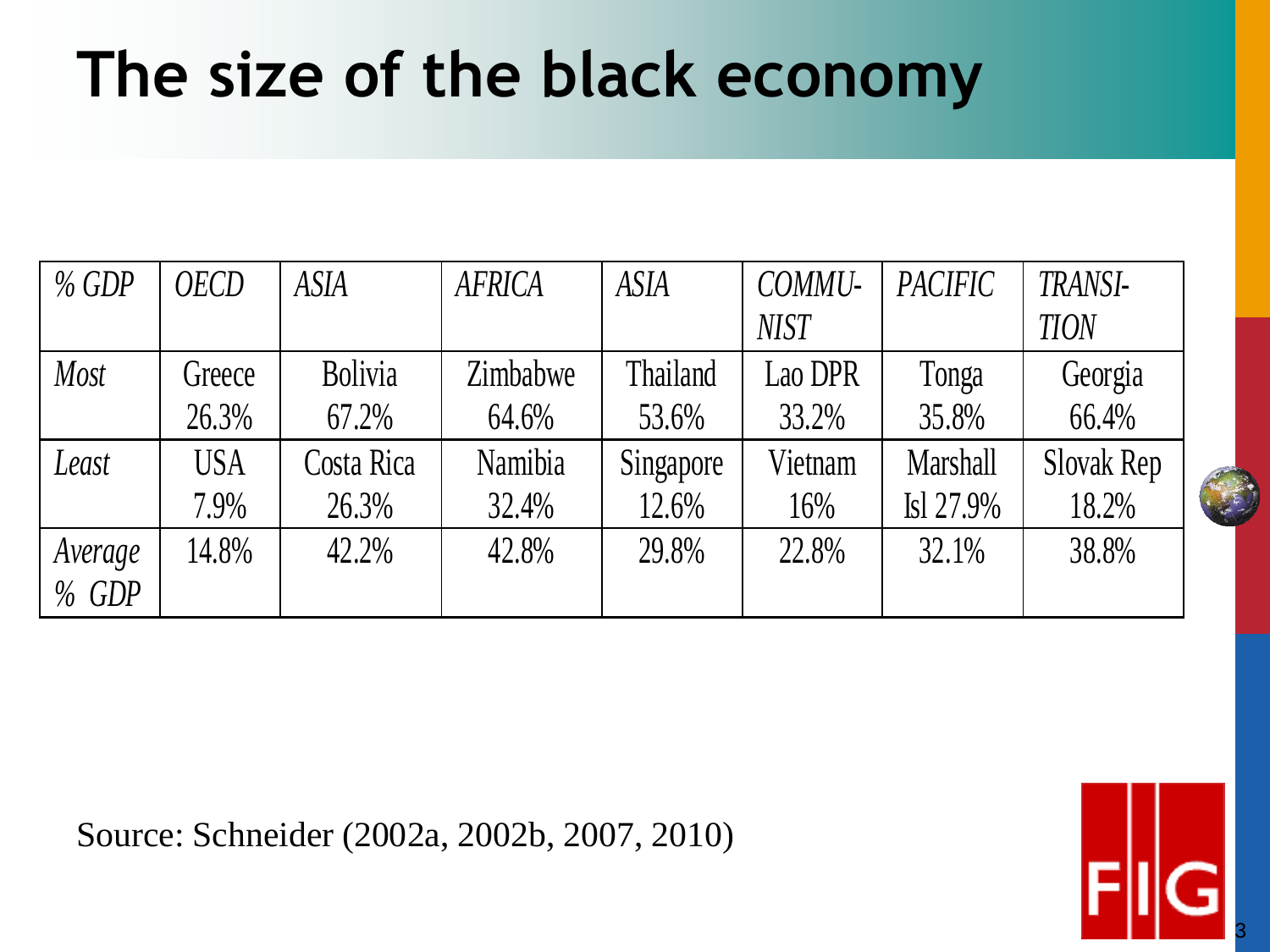#### **Missing tax revenues**

| Tax loss (bill US\$) | OECD      | Africa | Asia | America's |
|----------------------|-----------|--------|------|-----------|
| nominal              | 713 $(E)$ |        | 665  | 828       |
| $%$ GDP              |           |        |      |           |
| % tax revenue        |           |        |      |           |

Source: Tax Justice Network (2011), Schneider (2015), Murphy (2012), Crivelli (2015)



4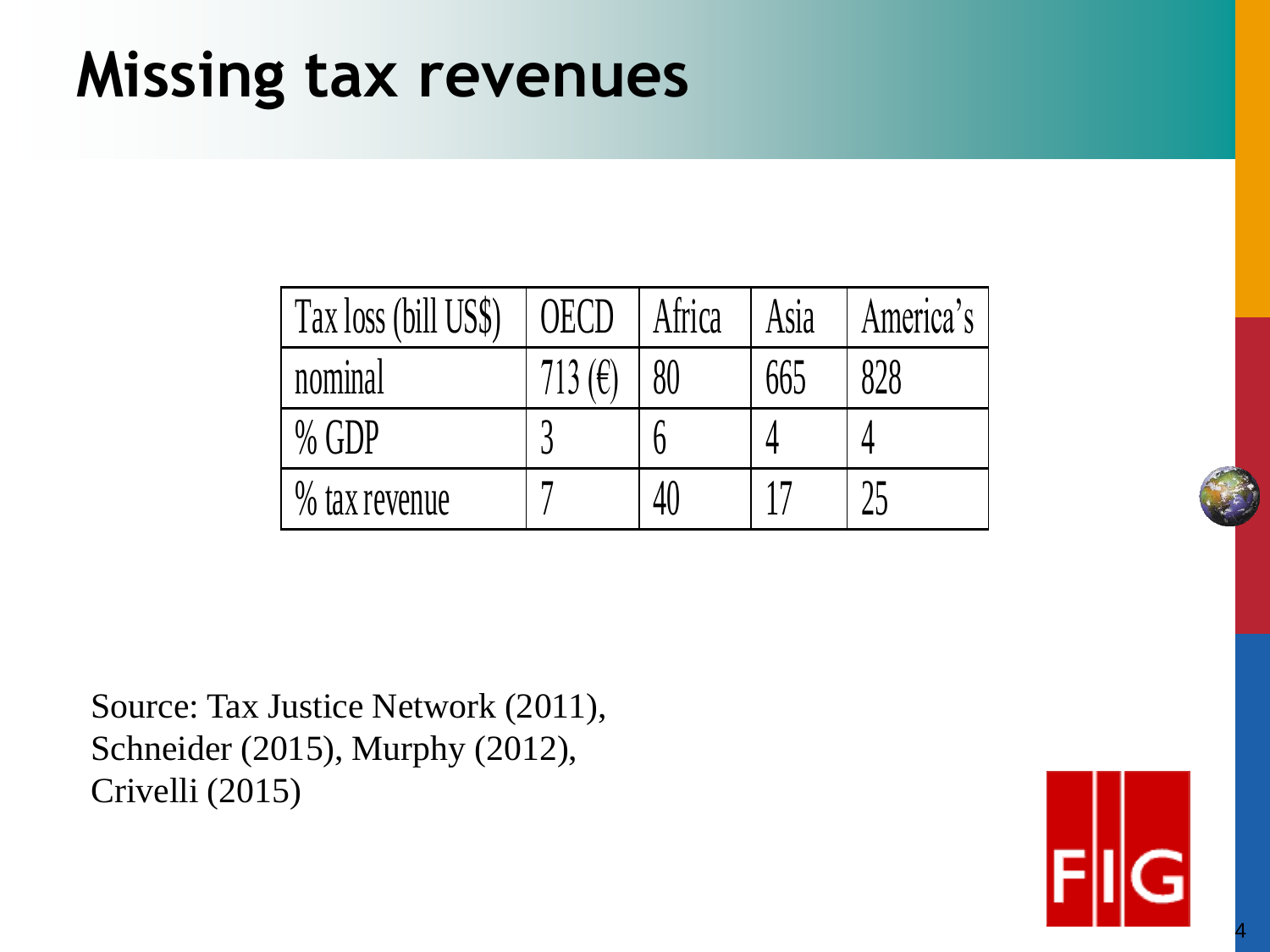## **Other sources to finance the state?**

| <b>Billion</b>     | <b>GDP</b><br>at | Tax as     | <b>State</b> | Natural    | Nominal aid       | Remittances       |
|--------------------|------------------|------------|--------------|------------|-------------------|-------------------|
| US\$               | Purchase         | $\%$       | Expenditure  | resource   | in <i>million</i> | in <i>million</i> |
|                    | Power            | <b>GDP</b> | as % GDP     | rent as %  | US\$              | <b>US\$ 2014</b>  |
|                    | Parity           | (PPP)      | (PPP)        | <b>GDP</b> | 2013              |                   |
|                    | 2015             | 2015       | 2015         | (PPP)      |                   |                   |
|                    |                  |            |              | 2011       |                   |                   |
| Angola             | 130              | 5.6%       | 40.8%        | 35%        | 288               | 11                |
| <b>Bolivia</b>     | 59               | 22.9%      | 36.1%        | 16%        | 699               | 1,200             |
| Congo DR           | 50               | 14.5%      | 21.8%        | 40%        | 2,572             | 23                |
| Kenya              | 80               | 20.1%      | 30.5%        | 3%         | 3,236             | 1,565             |
| Nepal              | 42               | 13.9%      | 19.2%        | 5%         | 871               | 6,594             |
| <b>Netherlands</b> | 700              | 38.6%      | 50.4%        | 1%         |                   | 1,517             |
| Nigeria            | 479              | 3.0%       | 28.2%        | 16%        | 2,529             | 20,771            |
| Tanzania           | 79               | 14.4%      | 26.3%        | 8%         | 3.430             | 401               |
| Vietnam            | 359              | 19.6%      | 27.6%        | 10%        | 4.085             | 12,348            |
| Zimbabwe           | 10               | 26.3%      | 29.3%        | 11%        | 811               | $\gamma$          |

Sources: World Bank (2016), NRGI (2015), African Economic Outlook (2013).

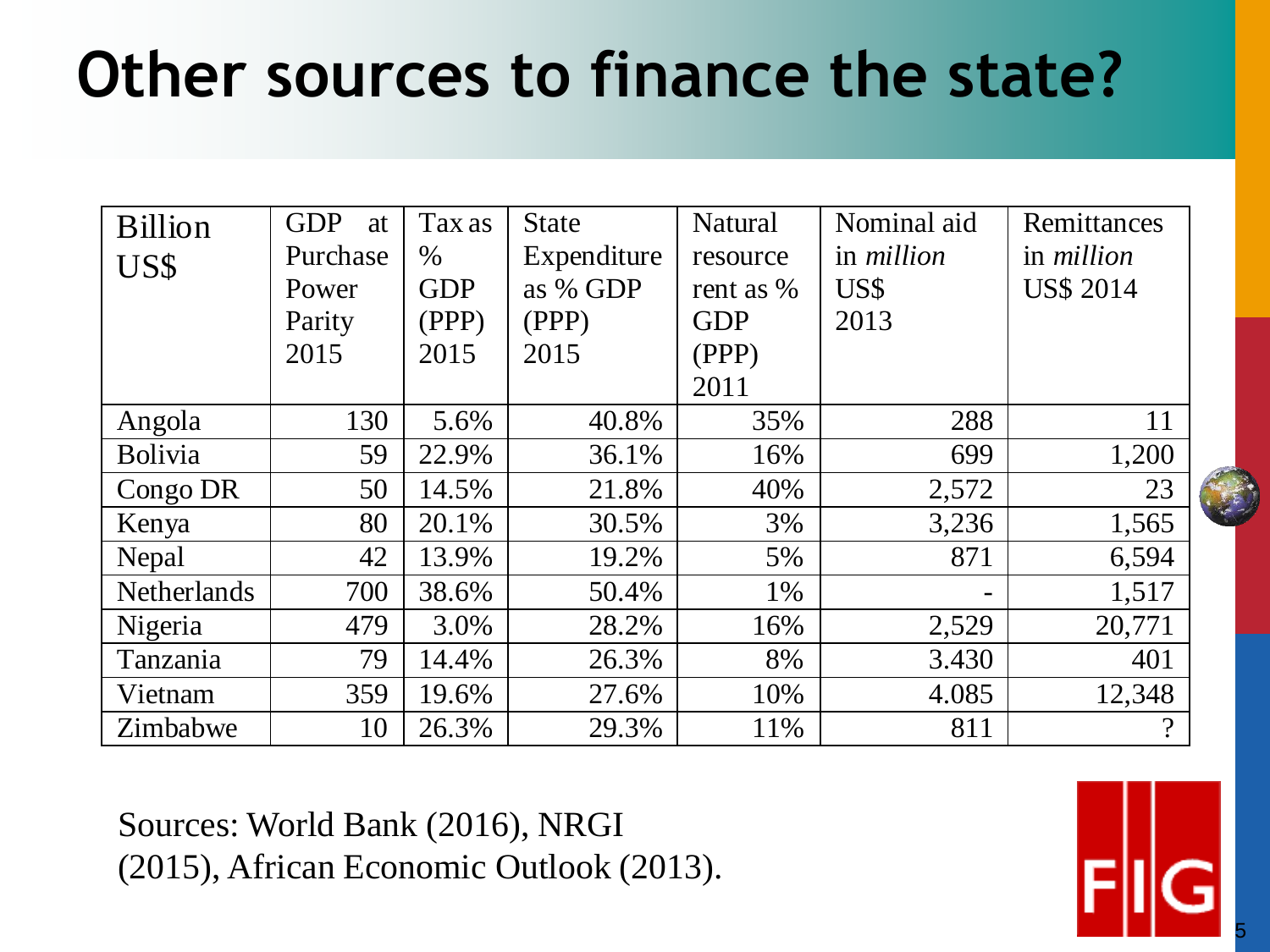## **Missing data hampers good governance**

- **UNDP** (1997): legitimacy & voice, direction, performance, accountability and fairness.
- **Sutcliff (2005): evidence based policy making**
- Jerven (2013): start with 'capita'
- Setel (2007): human right
- **Szreter (2007): 'everyone should count by being** counted'
- **ILO (2013) recording the invisible: people and** business, and more…
- **Property Registers of Taxable Object Records**
- Steudler (2014): spatially enabled societies
- **World Bank (2005): streetaddresses**

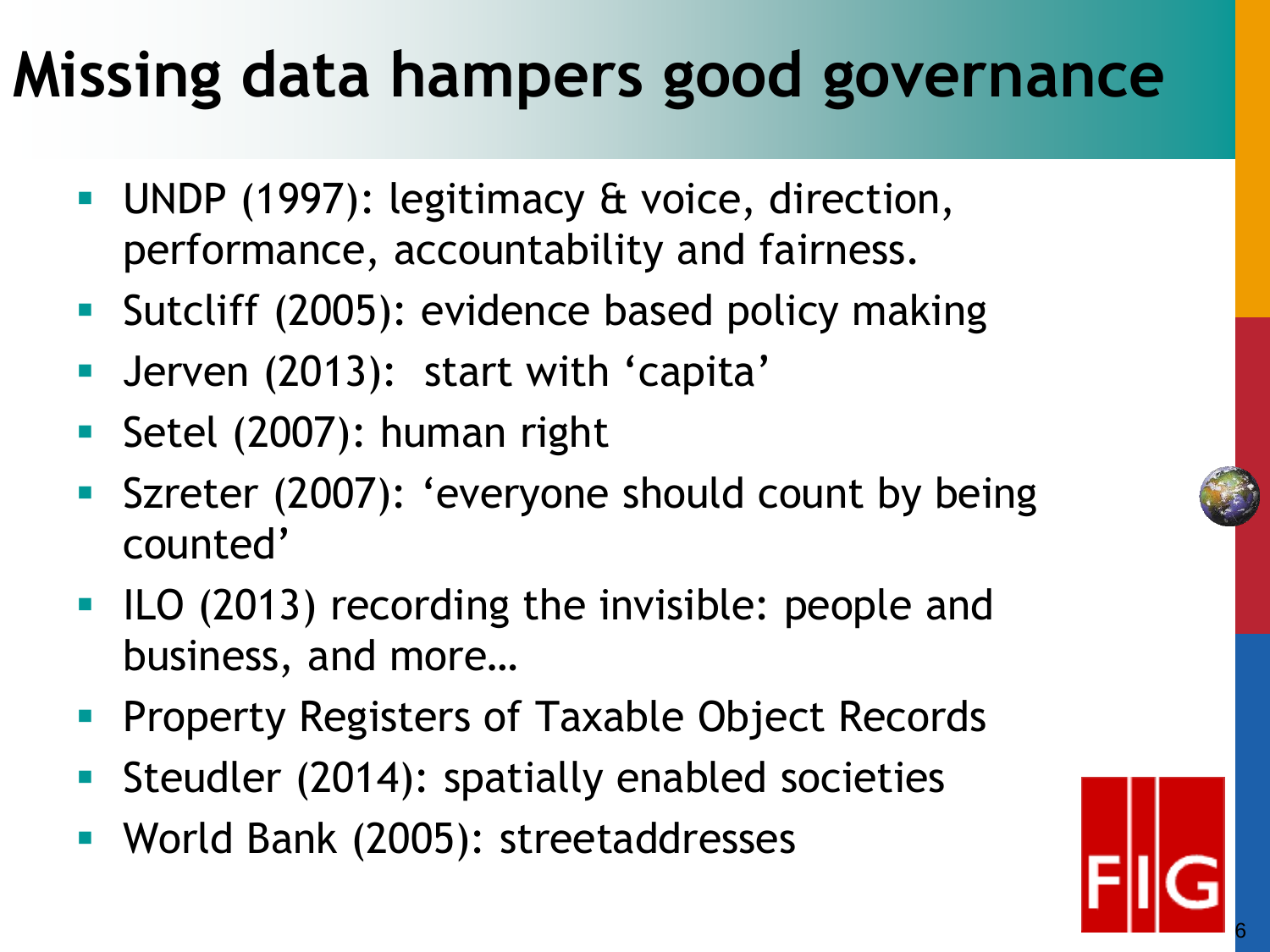## **A very minimum of datasets**



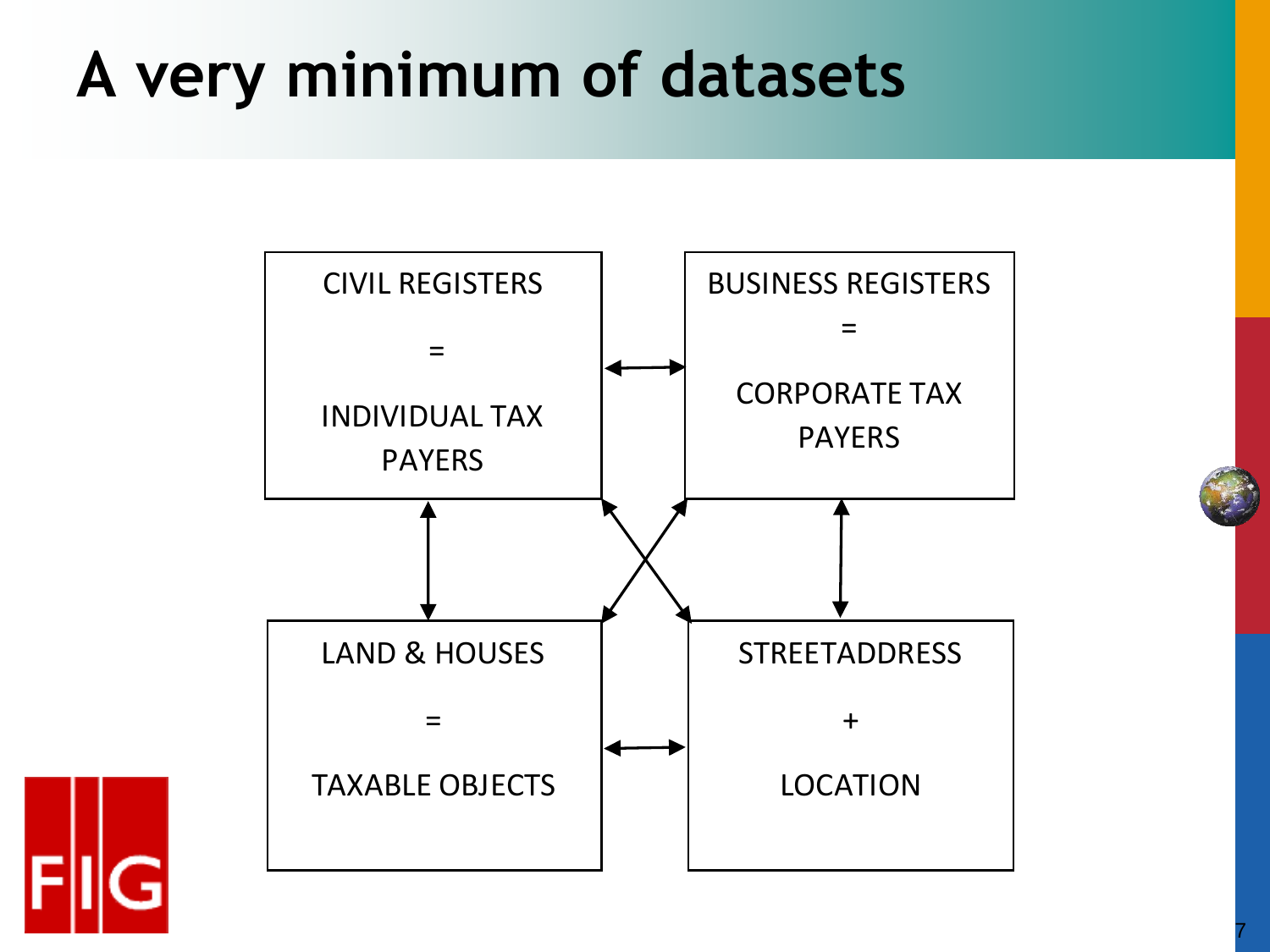### **Evolution towards complex SDI's**

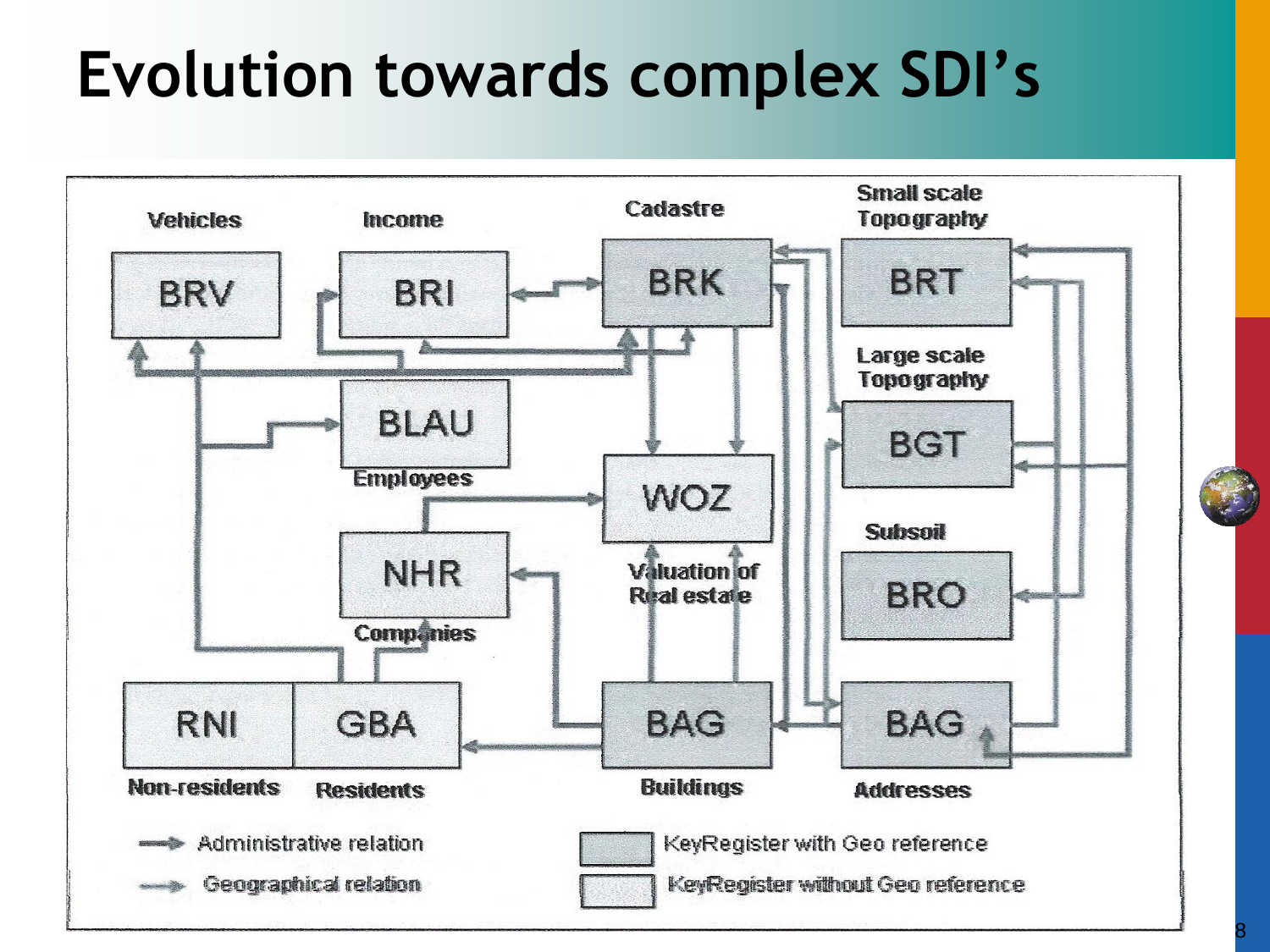# **The Art of Recording**



When surveyors can develop cadastres, why not 'cadastres of people', 'of addresses', 'of taxes', 'of……..anything'.